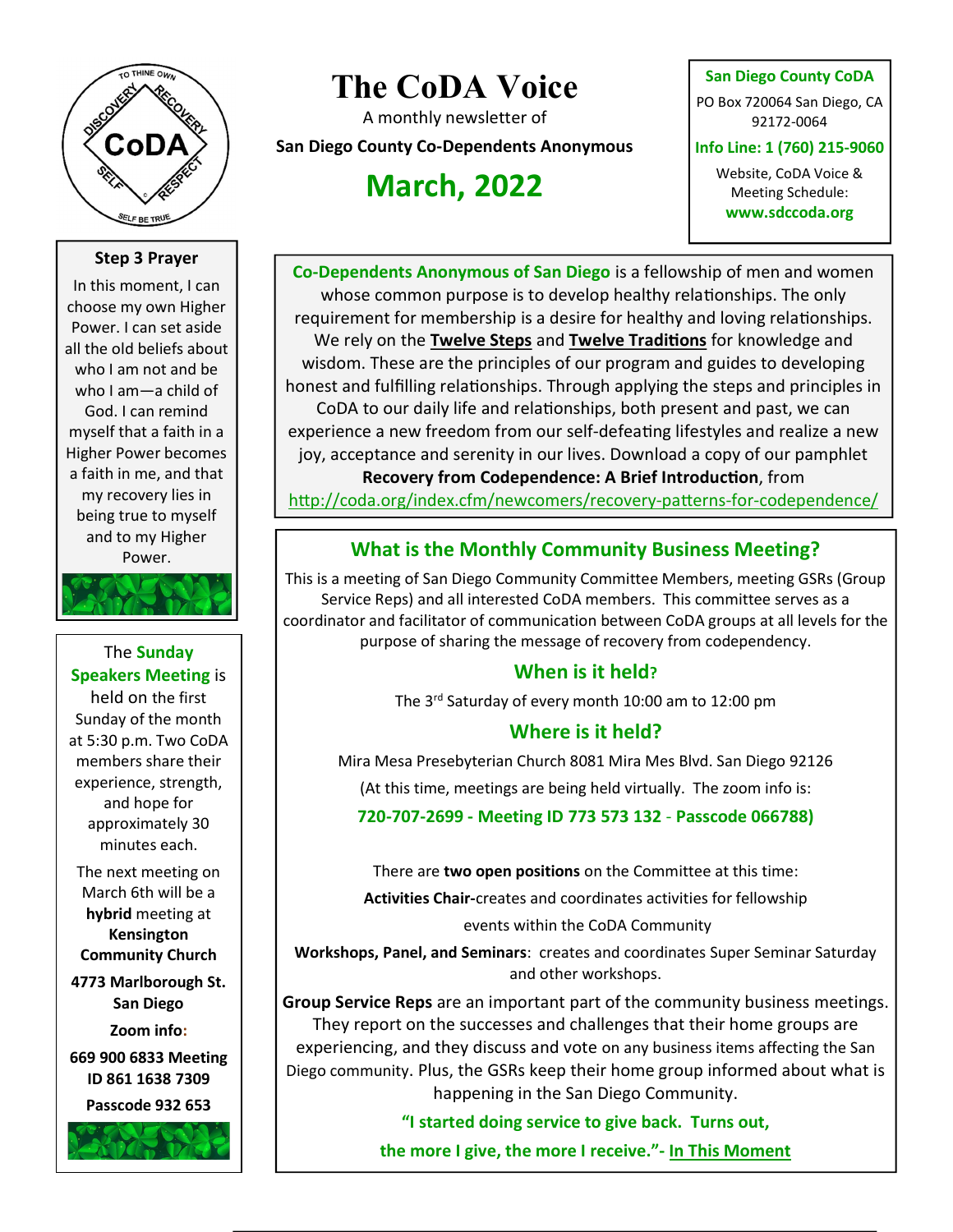## Steps, Traditions, Concepts & Promises

Step 3: Made a decision to turn our will and lives over to the care of God as we understood God.

Tradition 3: The only requirement for membership in CoDA is a desire for healthy and loving relationships.

Service Concept 3: Decisions about service work in the Fellowship and all CoDA affairs are made through the group conscience decision making process. For this spiritual democratic process to work, every member of the group is encouraged to participate, consider all the facts and options concerning the issue, listen respectfully to all opinions expressed, then reflect and meditate to find a loving Higher Power's will. Finally, we deliberate honestly and respectfully to determine the proper course of action. Unanimity in the group is the desired outcome; a majority vote is a group conscience.

Promise 3: I know a new freedom.

#### Check out CoDA.org "Store" to be directed to CoRE Publishing where you can purchase CoDA literature as well as CoDA audio CDs.



CD-Hope for a New Day, I Thought I'd Be OK As an Adult

### READY TO WORK THE STEPS?

If you are interested in working the steps through a step study using the CoDA 12 Steps and 12 Traditions workbook, please email or text me and I can help your group get started!

Healy: 619-339-3048 healyv@cox.net



by June 30-\$40 After June 30-\$50 Workshop Leaders, Speakers and Interpreters needed! Contact: Events@coda.org